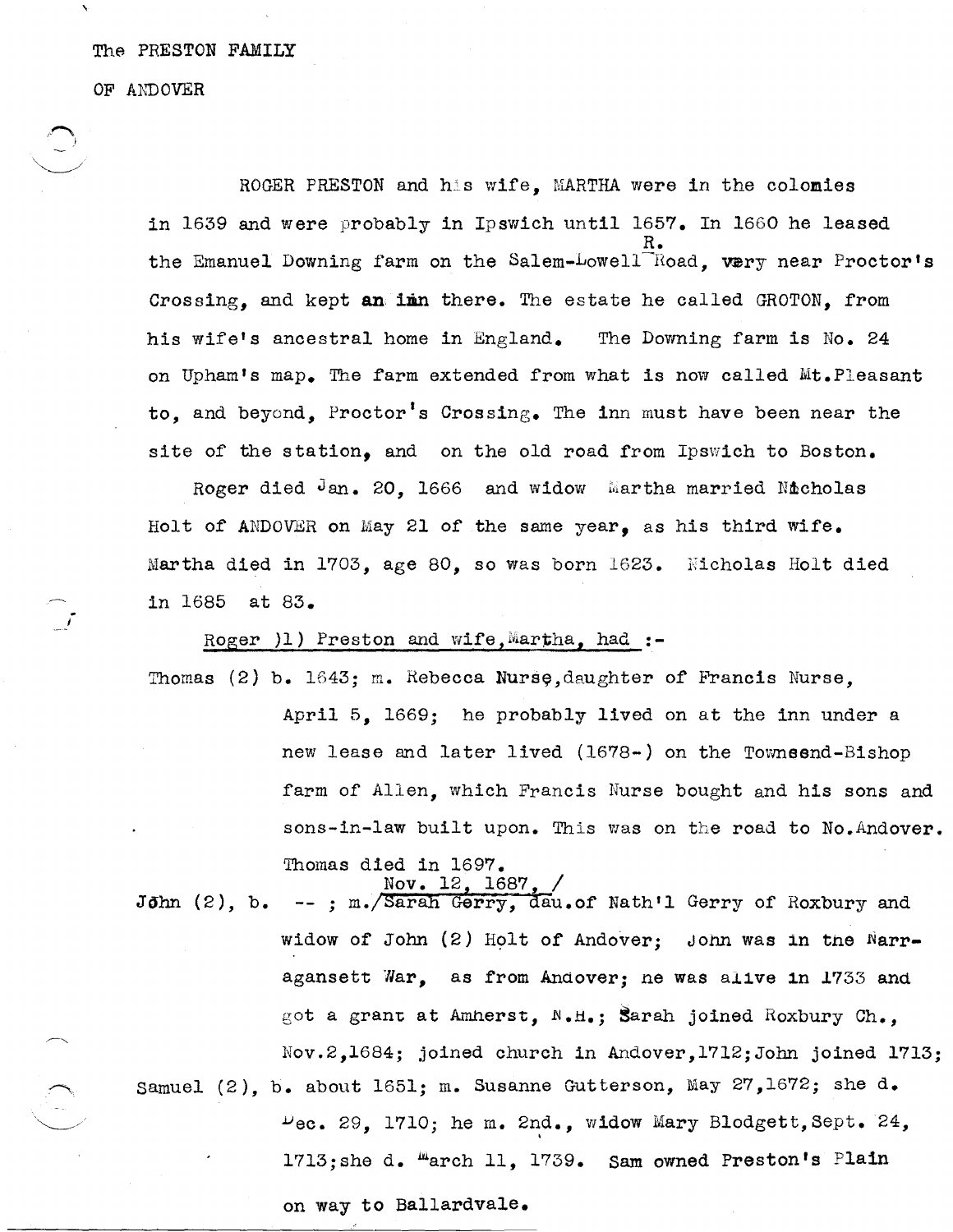**1970年第2回** 

| Children of Roger(1) Preston and his wife, Martha, $($ cont.):-                                                          |  |
|--------------------------------------------------------------------------------------------------------------------------|--|
| $Jacob(2)$ , b. about $1658$ ; was bound out to/Johnson of Andover;                                                      |  |
| became a mariner after nis apprenticesnip; was out fish-                                                                 |  |
| ing and was drowned at sea, 1679.                                                                                        |  |
| Levi $(2)$ , b. 1662; was under guardianship of Thomas, in Salem,                                                        |  |
| 1678; went to Killingly, Conn.                                                                                           |  |
| Elizabeth $(2)$ , b. ; probably m. Wm. Henfield of Salem, 1671;                                                          |  |
| he was a mariner; he d. in West Indies, 1688; had :-                                                                     |  |
| E11zabeth (3)<br>Hannah $(3)$                                                                                            |  |
| Thomas (2) Preston (Roger(1) and wife, Rebecca Nurse, had:-                                                              |  |
| Rebecca $(3)$ , b.<br>; m. Ezekiel UPHAM; had:-<br>Isabella $(4)$<br>$\text{None}$ (4)<br>Elizabeth $(4)$<br>Ezekiel (4) |  |
| Mary $(3)$ , b.<br>; m. Peter Celoyer of Framingham.                                                                     |  |
| Thomas $(3)$ , b.<br>; lived in Reading.                                                                                 |  |
| Martha $(3)$ , b.<br>; m. David Judd.                                                                                    |  |
| Jonathan $(3)$ , b.<br>; lived in Salem.                                                                                 |  |
| John $(3)$ , b.<br>; lived in Salem; m. Elizabeth Voden, whose                                                           |  |
| father came from the Isle of Jersey.                                                                                     |  |
|                                                                                                                          |  |
| $John(2)$ Preston(Roger(1) and wife, Sarah Gerry, had:-                                                                  |  |
| Rebecca $(3)$ , b. 1689, Jan. 23; m. her cousin, Joseph Preston, 1709;                                                   |  |
| after his death, she m. 2nd., Robert Holt, 1718; she join-                                                               |  |
| ed Church 1714, as widow Rebecca Preston; moved to Wind-                                                                 |  |
| ham, with Holt.                                                                                                          |  |
| John (3), b. and d. March 17, 1691.                                                                                      |  |

Thomas (3) twin, d. Warch 18, 1691.

 $\overline{\phantom{m}}$ 

John (3) 2nd., b.June 13, 1692; d. 1699.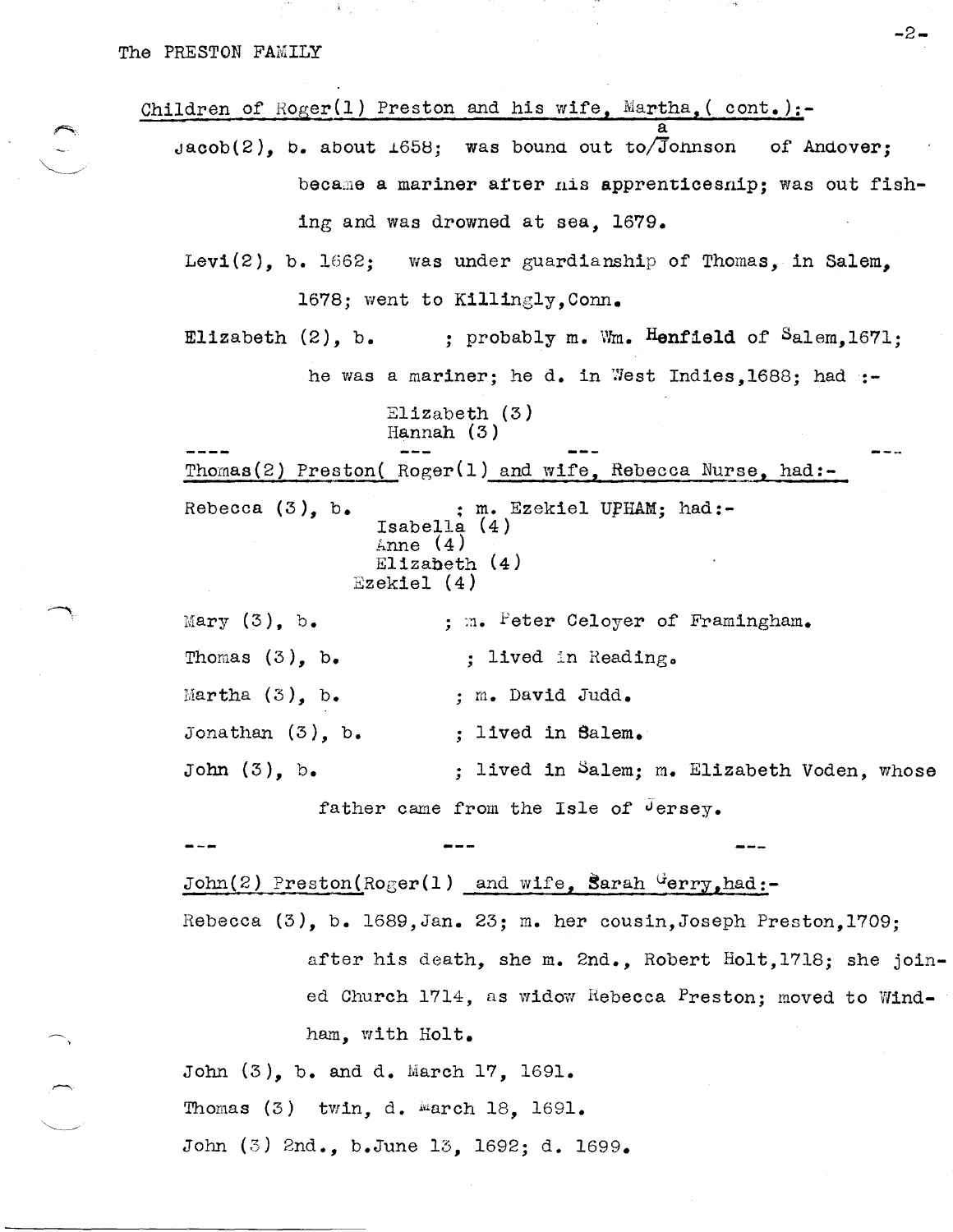$\bigcirc$ 

----

|                                          | Children of John $(2)$ Preston and wife, Sarah Gerry, (cont.) :-                            |  |  |
|------------------------------------------|---------------------------------------------------------------------------------------------|--|--|
| Saran(3), b. Feb. 25, $1695;$ ; d. 1712. |                                                                                             |  |  |
|                                          | Hannah $(3)$ , b.1698; m. Wath'l Farnum, 1719; went to Windham, Conn.                       |  |  |
|                                          | Martha $(3)$ , b.1702; joined Church in Windham, Conn. 1738.                                |  |  |
|                                          | Sarah $(3)$ , b; d.y.                                                                       |  |  |
|                                          |                                                                                             |  |  |
|                                          | $Samuel(2)$ Preston(Roger(1) and wife, Susanne Gutterson, had:-                             |  |  |
|                                          | Samuel(3), b. Mar.16, 1672; m. Sarah Bridges, 1694; she was dau. of                         |  |  |
|                                          | John Bridges and wife, Sarah Howe; he joined Church here,                                   |  |  |
|                                          | 1713; d.1717; she m. 2nd., Wm. Price of Ashford, Conn., 1722.                               |  |  |
|                                          | Essex Ct. 84:143 -- Sarah, called widow of Samuel Preston                                   |  |  |
|                                          | of Andover, dec., alias Sarah Price, widow of Wm. Price,                                    |  |  |
|                                          | of Ashford, dec.,-a resident of Andover,- 1725, sold to                                     |  |  |
|                                          | Peter Osgood of Salem, land laid out to Samuel Preston.                                     |  |  |
|                                          | William $(3)$ , b.1674, Jan.11: d. before 1718.                                             |  |  |
|                                          | Susanne $(3)$ , b. March 30, 1677; m. James Holt, May 24, 1705; she d.1741.<br>ADP11 Z.     |  |  |
|                                          | Mary (3), b. Jan. 5, 1678; m. Ben Russell, 1702; moved to Ashford, Conn.                    |  |  |
|                                          | $Jacob(3)$ , b.Feb.24, 1681; m. Sarah Wilson, June 17, 1702; joined                         |  |  |
|                                          | Windham Church, 1723; moved to Ashford about 1742.                                          |  |  |
|                                          | Elizabeth (3), b. May 1, 1685; went to Windham, Conn.; m. $/Mary$ Heines                    |  |  |
|                                          | of Haverhill , 1707; she was dau. of Jonathan, b. 1687.                                     |  |  |
|                                          | Joseph $(3)$ , b. $\frac{3}{2}$ an. 26, 1687; m. 1709 Rebecca Preston, dau. of John $(2)$ ; |  |  |
|                                          | he d. 1714; she m. Robert Holt, 1718.                                                       |  |  |
|                                          | Ruth (3), b. Feb.7, 1689; did she m. Hugh Taylor, 1710-he was called                        |  |  |
|                                          | " a stranger and a sailor"- and did she m. 2nd., Eliakim                                    |  |  |
|                                          | Wardwell, 1714?                                                                             |  |  |
|                                          |                                                                                             |  |  |

 $-3-$ 

Lydia (3), b. Oct.8, 1690; -

Priscilla (3), b. march 19, 1696; m. George Holt, 1715; d. at birth of

lst child.

 $- - -$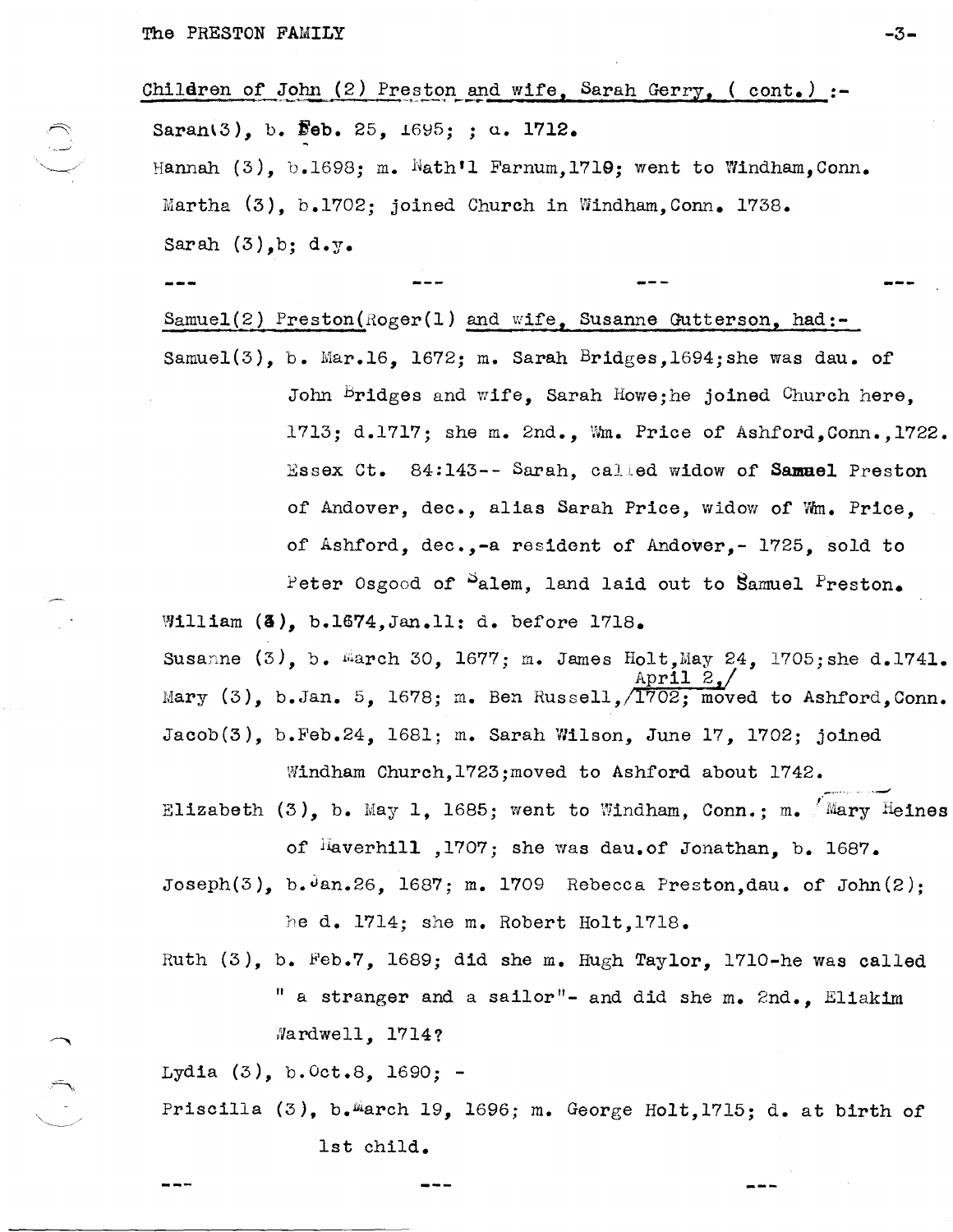$\approx$ 

 $\begin{pmatrix} 1 & 1 \ 1 & 1 \end{pmatrix}$ 

-~--------~-----

Samuel (3) Preston(Sam(2)Roger(1) and wife, Sarah Bridges, had:-

 $per1(4)$ , b.Oct.25, 1696; m. Elizabeth Harnden of Reading; quit-claim 1717 to rights to estate; lived in Killingly, Conn.

 $Mary(4)$ , b.Mar.31,1699; lived in Haverhill; m. Christopher Lovejoy of Andover,1718.

Jemima (4), b. May 29, 1701; mentioned in will.

Joanna (4), b. ; m. in Killingly, Conn., Samuel Utter; mentione in will.  $\qquad \qquad \text{d}$ 

Sarah  $(4)$ , b.  $F$ eb,5,1695; m. John Stacy of Hampton, Conn., 1724; -

Elizabeth (4), b. jmentioned in will.

Samuel $(4)$ , b. 1709; m. Hannah Bridges, 1728; she was dau. of James; moved to Littleton; there in 1744.

Phebe  $(4)$ , b. 1711; d. unm.

~------------------------

Isaac  $(4)$ , b.  $\,$   $\,$  twin; settled in Littleton;was there 1732.

Ruth (4), bapt. July 25, 1713; m. Nath'l Barnard, 1733.

Joshua  $(4)$ , bapt.April 8, 1716; was in New "edfield,1737; this was in Worcester, Co.; sold land to Josiah Holt of Andover, recorded 1754 and transferred.to John (4) and James (4) Farnum, for  $E$  90- on road from John Russell's to the Meeting House

and road from John Holt's to James Russell. April 3,  $/$ 

Caleb (4),  $b.\overline{\overline{1716}}; a'$  twin; d. April 16.

 $J_{\text{acob}}(3)$  Preston(Sam $(2)$  Roger(1) and wife,Sarah Wilson, had:-Ben $(4)$ , b. 1705; prob. m. Deborah Holt in Windham, 1727. Jacob  $(4)$ , b. 1710; was a Lieut.; he m. Sarah Foster of Andover, 1730;

> went to Windham;she d.April 14, 1730 at 43; he m. **2nd.,**  Mary Holmes of Woodstock.

Joseph $(4)$ , bapt.1712;  $e$ ept.14; had wife, Elizabeth---April 1734; moved

to Coventry, 1740; several ch. b. there. John(4), bapt.April 8, 1716; m. Mary Ford

-4-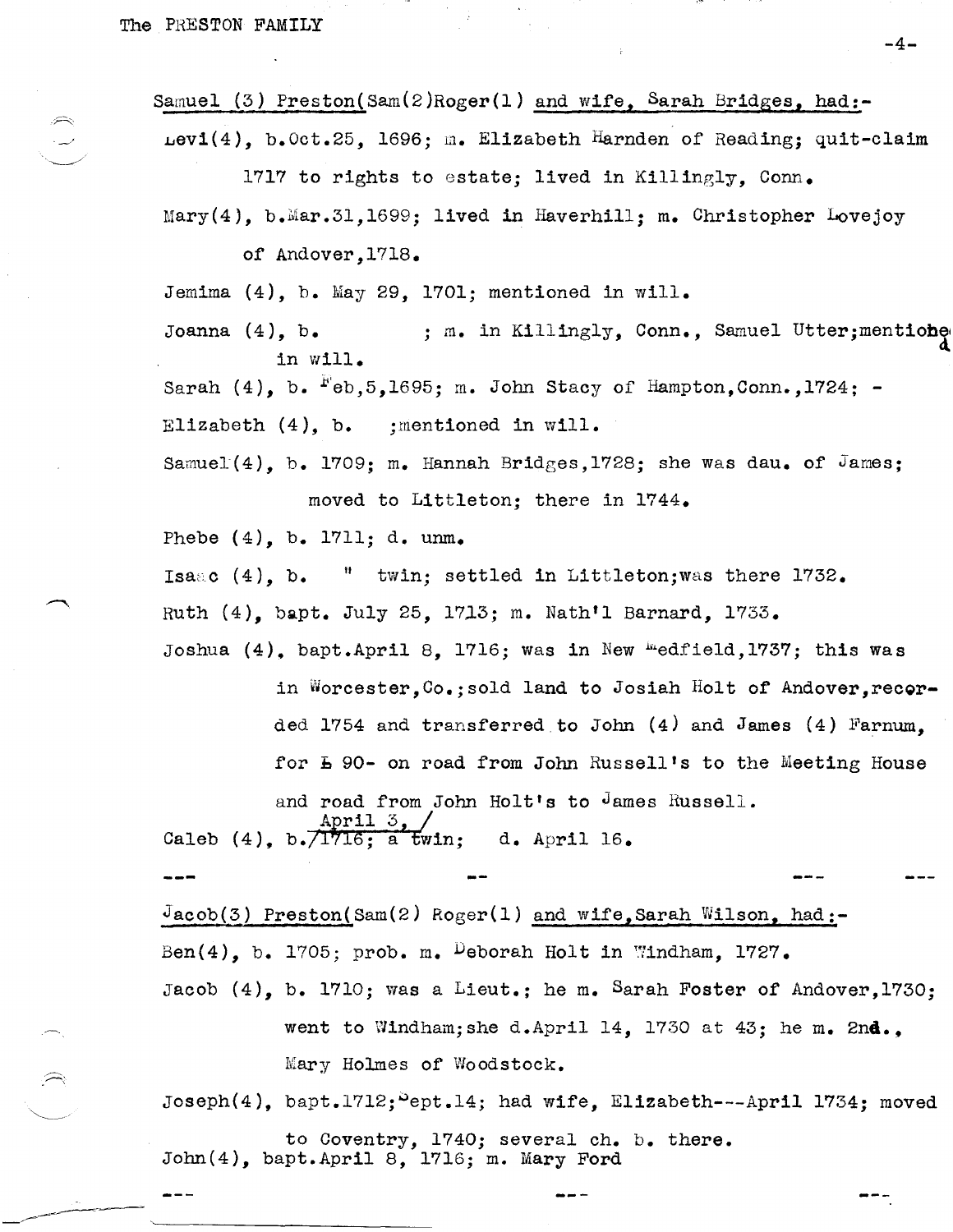John (4) Preston(Jacob(3)Sam(2)Roger(1) and wife, Mary Ford, had:-John (5), b. ; m. Sarah Eastman; had:-

Sarah (6), b. ; m.John Armour in Ashford, Conn.

(The Armours of' Chicago are sd. to be descendants of Jacob:(3)Preston and wife, Sarah Wilson of Andover.)

 $\hat{C}$ 

## Essex Court Deeds:-

1658.. March  $\texttt{IL}, \dots \texttt{Roger}$  Preston and wife, Martha, of Ipswich, sold to  $^{R}$ eginald Foster, for  $\frac{1}{2}$  50, house, lit, barn etc., and mother lot with gardens and orchard which Preston had bought of Robert Wallis, on North side of Riveralso a planting lot of 3 acres, North side of Town  $\frac{1}{2}$ Hill- bds. on land of widow Rose Whipple, Andrew Hodg- es,John Morse and Thos.  $T_{readwell}$ . (The house was on High street-the east end, near the old house of  $\text{Re}\mathbf{v}$ . Mr. Norton, standing 1876.)

1680..Vol.33..Essex Sessions.. JACOB PRESTON's inventory.." He in all probability hath departed this life for these several months,having been wanting about 10 monthsgone forth in a small ketch upon a fishing design to the Eastward and never yet returned a d no certainty heard of-- his goods and what belongs to him are pre sented unto Court by Thomas Preston, Richard Croad and John King, to appraise, June 1680.... Chest and small suits of clothes; coats, breeches and neck clothes he mides Levi Preston and Sam Preston more than the stuff is worth, as the total value is  $E5$  16 sh.6d. Thomas Preston gets most of the possessions as Jacob owed him. .

 $1679...$ ............ Sam Preston is to change 2 acres he bought of Andrew Foster on the Plain by the Pine tree, going to Ballard's, and lay it out on his new farm.

1678................ John and Sam Preston are on the Tax List as being over 16. Sam owned Preston's Plain. John was on the 1691 Tax List in North Parish;Sam on the South. John Preston went to <sup>N</sup>aragansett War.. Sam lost a cow in a quarrel with Martha Carrier... Sam, Jr., was on the School Committ of South Parish,  $1714...$  Jacob Presto was bound out to Wm. Curtis of Salem and Thomas Chandler, and learned the blacksmith trade. He borrowed a horse from Wm. Curtis and went to Andover, and was ick at his brother's. Then he went to "his was ick at his brother's. father Holt's." He was bound out for 7 years, and was to learn to"write,cipher,read and keep accts., if smart enough; to have "two full suits at  $21$ ."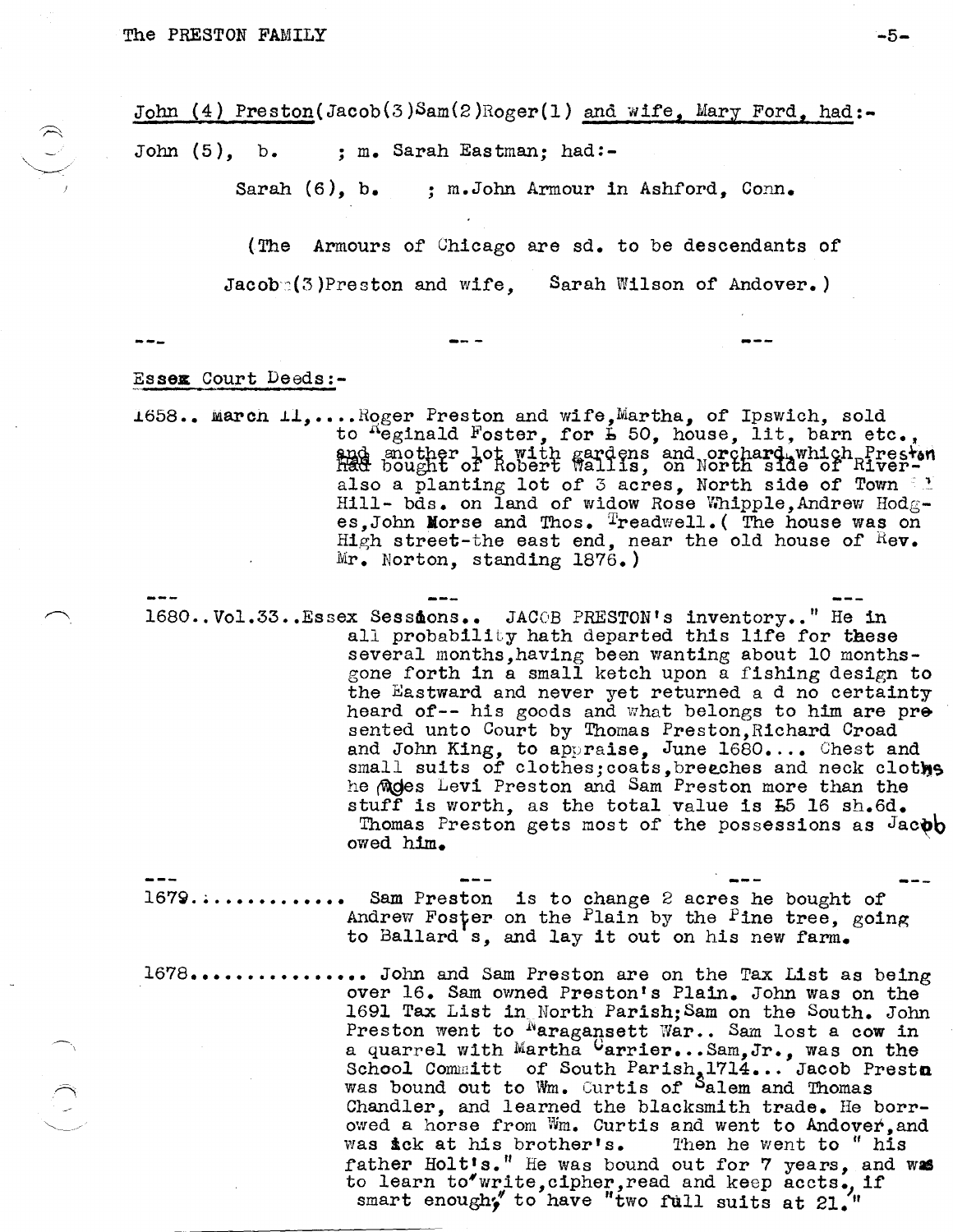$\frac{1}{\pi}$ 

 $\left(\bigcup_{i=1}^{n} \right)$ 

 $\sim$ 

Essex Court Deeds.

| 35:1641716 Sam Preston, Sr., to John Frye, Jr., carpenter, for<br><b>E 16, 6 lot rights, common and undivided land in Andover</b><br>also 3 acres West of John Frye. Mary Blodgett signs.<br>Wm. Wardwell; John Frye, Sr., witness.                                                                                                                                                                                                                                                                                                                 |
|-----------------------------------------------------------------------------------------------------------------------------------------------------------------------------------------------------------------------------------------------------------------------------------------------------------------------------------------------------------------------------------------------------------------------------------------------------------------------------------------------------------------------------------------------------|
| T3 J<br>34:2 1717 Sam Holt/sold land to Wm. Gary of Roxbury, stole monger<br>20 acres in Andover. The deed was not well executed.<br>$G_{\text{ary}}$ sold to Sam(3) Preston, carpenter, and never made<br>any legal conveyance. Sam Preston died 1717. Then. (3)<br>Sam Holt and John Holt, husbandmen of Andover, heirs<br>Sam (2) Holt, for 20 sh. from Sarah Preston, relict<br>of Sam Preston, in behalf of the heirs, convey the<br>above land, which joins the land of Robert Russell's<br>heirs<br>(Thos. Chandler; Wm. Chandler, witness.) |
| John Preston of Andover has share in 1st division<br>35:2281714<br>of rights; $1/2$ - more to come, for money rec'd.<br>$lspace$ Howe: Josia Chandler).                                                                                                                                                                                                                                                                                                                                                                                             |
| 40:2651717<br>Sara Preston, relict of Sam ( $\text{Eridges}$ ) for $\text{E5}$<br>from Ephraim Abbott, "part of land given me by<br>father-in-law Sam Preston, Sr., - 2 acres in Andover<br>S.E. corner of Eph Abbott's and Jona Abbott's.<br>(Thos. Abbott:David Blunt)                                                                                                                                                                                                                                                                            |
| John Preston, Sr., of Windham, Conn., gives to<br>67:1991727<br>John Preston, Jr., of Windham, rights in Narragan-sett lands. (John, Sr., went in Capt. Gardner's<br>troops from Salem- he was then called John JR., and<br>was recorded as of ANDOVER. He quit-claims to his<br>nephew, John Preston, Jr <sup>as</sup> , above.)                                                                                                                                                                                                                   |
| 66:251712<br>Wm. Wardwell of Andover, weaver, and wife, Dor-<br>othy, for L 5 10 sh. from Sam Preston, Sr., carpen-<br>ter, sell 3 1/2 acres- a swamp, near Abraham Fos-<br>ter, Jr., (Foster's Pond) and Nathan Abbott.<br>Nath Abbott; Sam Wardwell, witness.                                                                                                                                                                                                                                                                                     |
| 73;321714<br>Jacob Preston of Andover, blacksmith, for E 2,5sh<br>from Jn. Ames of Boxford, yeoman, sells rights in<br>Andover lands.<br>Joseph Upton; Eph Foster, witness.                                                                                                                                                                                                                                                                                                                                                                         |
| 83:1961732<br>Isaac Preston of Liteleton, Middlesec Co., curriel<br>for L 17 from Ebenezer Abbott of Andover, husband.<br>man, sells land- $1/2$ of 4 acre lot laid out to<br>late Sam Preston of Andover- South side of road<br>from Tim Holt's to Duck Tail. "Brigg."                                                                                                                                                                                                                                                                             |
| 94:1281717<br>Levi Preston of Andover, for money paid by<br>mother Sarah, quit-claims rights to father's est-<br>ate. ( Wm. Chandler; James Bridges.)                                                                                                                                                                                                                                                                                                                                                                                               |

 $\bar{\star}$